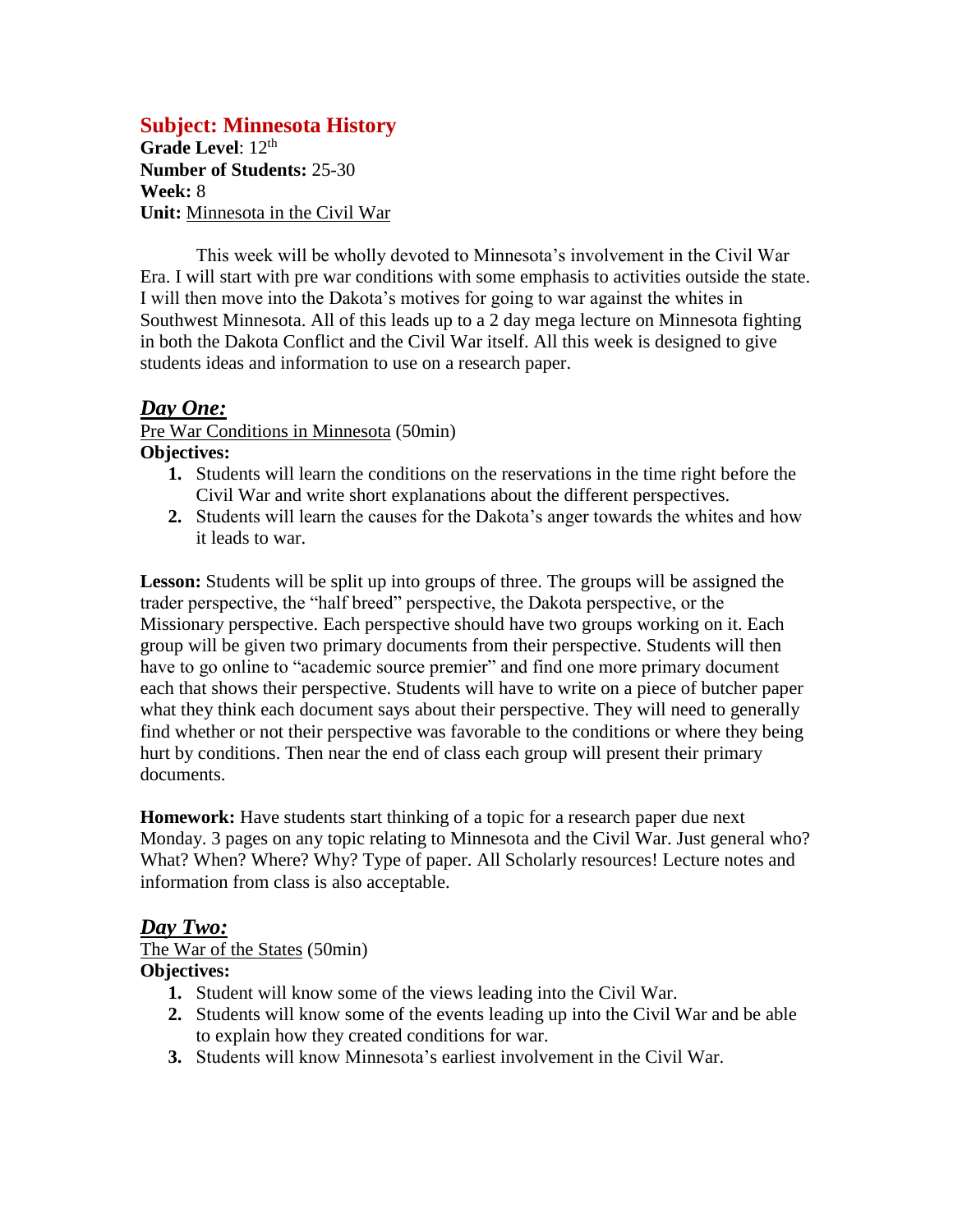Lesson: Today since the subject is so large I will have to do a fair amount of lecturing. The lesson will start of with students reading a short article from the "Encyclopedia of American Studies" 2001, titled "Dred Scott V. Sandford. Students will be given some deeper thinking questions that they will need to use what they read to answer. Then I will do a short lecture on the impact of Jane Grey Swisshelm and what impact she had in the abolition movement and her thoughts against the American Indians. I will then talk about how these feelings resounded all across the North and how the South began its push for independence. All of this leading up to the Attack on Fort Sumter and how Minnesota was the first state to Volunteer Troops to President Lincoln to fight.

**Homework:** None, except the paper

# *Day Three:*

Let them Eat Grass (50min) **Objectives:**

**1.** Students will learn the conditions that started the Dakota Conflict of 1862 and write an opinion paper on their thoughts about it.

**Lesson:** Students will have to work individually for this assignment. At the beginning of class students will pick up a packet of different documents pertaining to the Dakota Conflict. One will be an explanation of Nathaniel Myrick's famous insult, and then there will be two Dakota accounts of why the war started. After the students have finished reading they will need to write an opinion paper about whether or not they think the Dakota had a right to go to war.

**Homework:** None, except the paper

# *Day Four:*

Hail Minnesota! (50min)

## **Objectives:**

**1.** Students will learn the Contribution of Minnesota Regiments in the Civil War.

**Lesson:** Today and tomorrow I will try to give my students the closest thing to a college class as possible. Since my students will be  $12<sup>th</sup>$  graders I want to try to try to prepare them. I will go through a whole class lecture on Minnesota's Contribution to the Civil War. Today will strictly be about the Civil War and I will lecture on the Dakota Conflict tomorrow, although I will make references from it from time to time. Today's lecture will primarily focus on the 1st and 3rd Minnesota Infantry regiments and their campaigns in the east.

**Homework:** None, except the paper